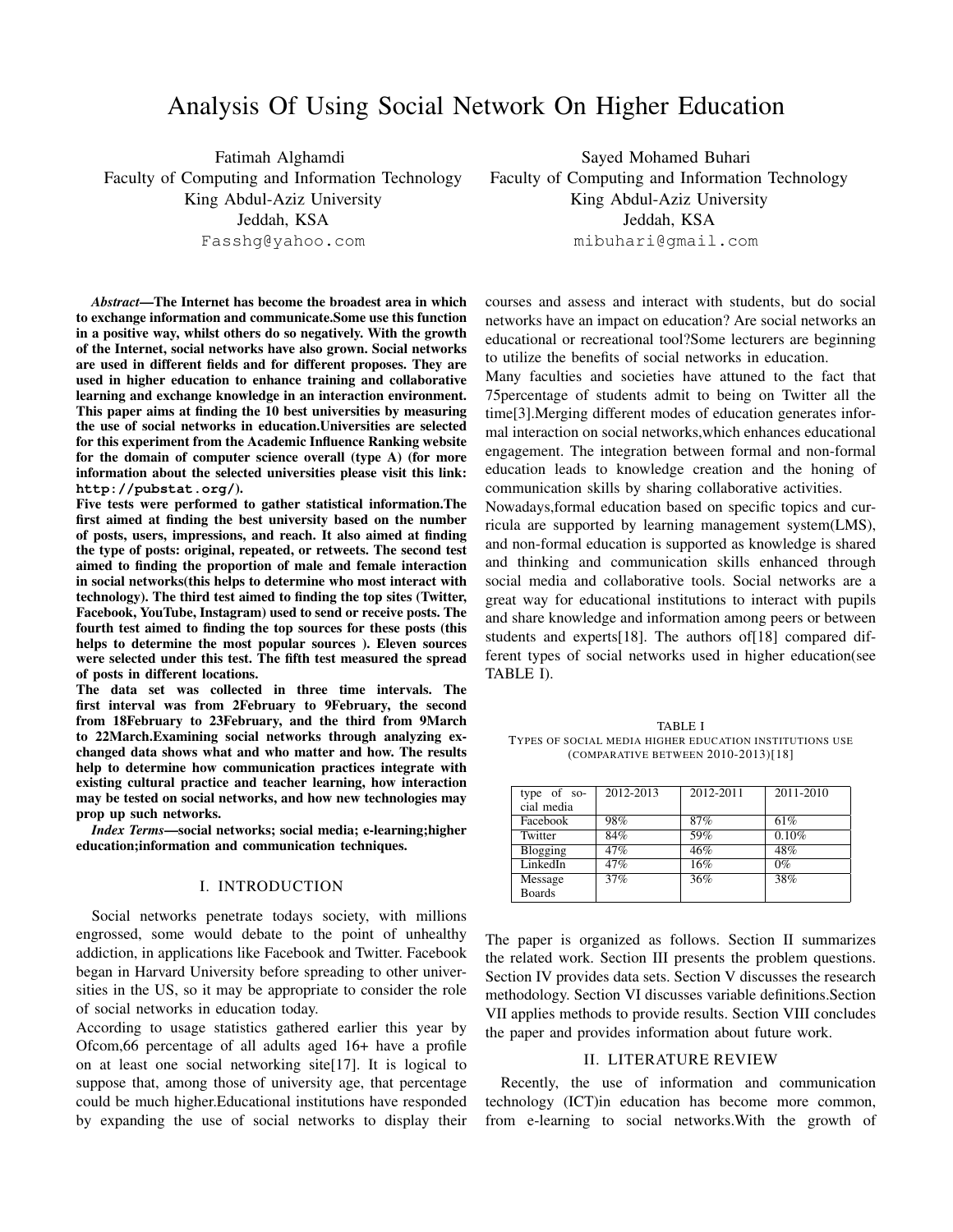the Internet, social networking has also grown,as has its impact on different fields. The most important impact is related to increased knowledge and information. However, information is stored in heterogeneous, distributed web pages. Social networks are web pages that provide many services to different users. Many reports have presented statistical information about the use of social networks, while much research has appeared in this field that shows the impact of social networks on education. Social networks improve communication skills and knowledge sharing by providing a large interactive environment. The use of social networks in education increases students interaction and leads to cooperative learning.

Reports posted by WeAreSocial [6], provide statistical information about social networks in 2015. Facebook has more than the 1.44 billion users. 751 million users browse Facebook via mobile devices. 75% interact with any publication on Facebook in the first three hours of publication.47% of Internet users use Facebook.The total number of Twitter users has reached more than 300 million. 28% of Twitter "re-tweet" operations were for Tweets that contain the Retweet RT phrase. 85% of Twitter users use the platform through mobile devices. There are nearly 20 million fake Twitter accounts. The average number of daily tweets is 400 million. The average number of tweets per account on Twitter is 208. YoutTube receives more than one billion users monthly.The total number of video hours watched each month is six billion.100 hours of video is uploaded to YouTube every minute. 80% of the number of visits to YouTube originate outside the United States. YouTube receives millions of subscriptions every day. The number of subscribers has doubled three times a day since last year, while the number of daily subscriptions doubled four times since last year. There are more than 400 million Instagram users. The number of images submitted to this social network reached 20 billion. The average number of images for each user on Instagram is 60. The number of followers in this network is 1.2 million.Every second, 20,000 users click on an image or set of images. Instagram reviews include up to 5,000 comments per second.More than eight million photos are posted on a daily basis[6].

Kio paper[1], looks at the content of a school-related Facebook fan page on which students from a particular school post about their school. The content is analyzed and coded into five categories. These are School Policies (21%), Student Conduct (15%), Reflection on Teachers (8%), Reminiscence (9%), and Encouragement (11%). The five categories comprise almost 64% of the total posts on the page[1].

Borruto [2]We carried out a study of the tweets posted between April 2013 and March 2014. Due to the huge amount of data, tweets were sampled and pre-processed to discard dirty data. We then applied several analysis techniques to infer significant results. Our analyses are not only statistical as they concern aspects of user behavior. We focused on tweet typology.Mentions are used in more than 2% of the total number of tweets.Hashtags are utilizedless than mentions (0.77%). In terms of location,the US has the highest rate of tweet production (35.17%). English is the most popular language. The increased frequency of tweets can be due to different factors, for instance, more free time or a higher number of advertising campaigns.Important relations were found between user activity and the time of Twitter registration. Users who created an account before 2008 are no longer active, whereas newly registeredusers are active.The younger the user, the higher the frequency of tweets they send[2].

Authors in [16] discussed the increasing number of libraries in universities that utilize social networks such as Facebook and MySpace. The information technology department for the library at Georgia reports using Facebook to network with mechanical engineering students. With the undergraduate enrollment for mechanical engineering around 1,700 students, I was surprised to discover that more than 1,300 of them were on Facebook. This presented an intriguing opportunity to directly market the library to more than 75% of mytarget audience. Matthews felt that Facebook had enabled the libraries to connect subjects and support student requirements[16].

The National School Board Association [17] finds the use of social networks to be emergent. Almost seven in 10 districts(69%) say they have student Web site programs. Nearly half (49%) said their schools participate in online collaborative projects with other schools, and almost as many (46%) say their students participate in online pen pal or other international programs. Even more impressively, [m]ore than a third (35%) say their schools and/or students run blogs, either officially or in the context of instruction. More than one in five districts (22%) say their classrooms are involved in creating or maintaining wikis, web sites that allow visitors to add,remove or edit content[17].

From the perspective of a other researches; I found the social network have great impacts on education. Al-Ammary et al [9], investigated the approachs effect on students' behavioral intention to use social networks as learning tools. This study was conducted with undergraduate students in the information system department of Bahrain University. For this investigation,the study used the technology acceptance model (TAM), which focuses on understood usefulness and ease of use as well as behavioral intentions that lead to using social networks(SNs) as learning tools. A quantitative factor study was conducted using the survey method. The study confirmed that perceived usefulness and perceived ease are vital factors for predicting the students' behavioral intention to use social networks as learning tools. This investigation proved that social networks can be used as learning tools for higher education. Further, it showed that they have an important impact on behavioral intentions to use e-learning, when student acquire more skills and knowledge about technology lead to use it[9].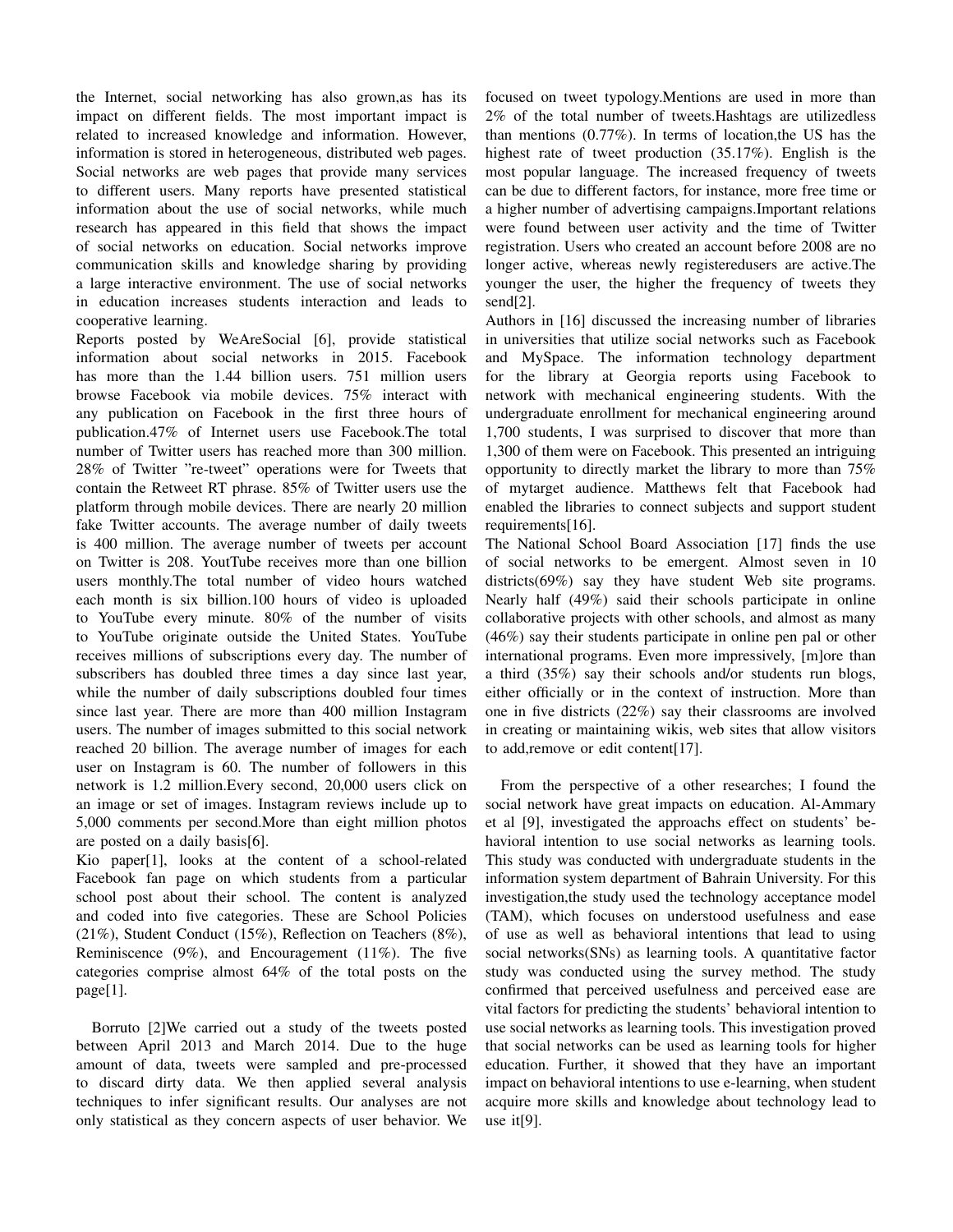Beqiri[11], discussed the current state of using social networks to serve students at Kosova University and explained and analyzed the effect of social networks on higher education by studying student perspective using a questionnaire. Social networks are considered the primary and secondary source for collected data. Data can be gathered and research can be published using social networking platforms. Beqiri prepared questionnaires and collected data to be analyzed. The results from this study prove an increased use of social networks at Kosovo University and this use was found to have a positive impact on student activities such as research, communication, and projects. The most commonly used social platforms were email, followed by Facebook and Google+[11].

Stanciu et al [12], analyzed the effect of social networks on higher education in Romania. They focused on Twitter and Facebook for the social networks, and focused the study on theoretical basis and model implementation, which proposed to enhance the usefulness of social networking platforms for educational purposes by using five components: 1) communication with teachers or other students, 2)collaboration in a group of learning, 3) sharing resources through documents and multimedia resources, and 4) the usefulness and the 5) frequency of access.The results of this study proved that the social networking platform is popular among students and can be a valuable tool for education. Using social networks expanded the students perspective. Positive impacts of using social networks in higher education included such as tracking new resources, getting information and solutions quickly, and publishing research and bibliography notes. However, there are some negative impacts as well. In the case of the Twitter platform, which not allow users to create groups, teachers cannot collect their students as groups on Twitter. Twitter also uses a limited message size, which became source for spam. Further, some student interact on negative form who take information and their requirement but not post any useful information. One of the most common problems for e-learning solutions is how these networks could be used to socialize at school and at home[12].

Liccardi et al [13], investigated the role of social networks in education by analyzing the effect of social networks on a student's educational experiences and reasons for using a social network. Liccardi et al collected data from students who participated on social networks. This study focused on computer science departments in UK and EU countries. They distributed a questionnaire to students to determine whether social networks developed their learning. They distributed a second questionnaire to teachers to determine how social networks benefited students. After analyzing these questionnaires, Liccardi et al measured the use and efficiency of social networks, the web, and e-learning. They used a context-based approach mechanism to analyze the questionnaires. The main contribution of the paper is to analyze the current state of education and find the link between the education and social networks. In this research paper, Liccardi et al studied the role and impact of social networking on education, and, for future direction, try to solve how social software can be effectively used to achieve these goals[13].

Derawi[15], discussed Facebook as the most popular elearning platform. Derawi thought Facebook had facilities that make it the best for educational, which is supported by testing and easy to use on computers and mobile, sharing information between students is available. Derawi discussed how he employed Facebook tools to support education, and support students by adding additional resources and fast communication with other students. author support his paper by case study and implement the result practically[15].

Some research findings to the need to solve the challenges related to social networking to support all students with different locations and different age and departments. Aleman et al [4], analyzed the use of social networks and, information and communication technologies on education,focusing on the staff of a nursing department in Spain. The methodology used in that investigation was based on a questionnaire that was analyzed by experts. Aleman et al found the staff of the nursing faculty faced the challenge of using technology in education; they needed more training to use technology[4].

Tariq et al [5], discussed the effect of social networks on youth and teenagers life. The student must focus on education, but instead spends a long time on social networks, which led to the suggestion of using social networks in education. Previous study proved that more than 90% of adults use social networks. But the problem is not with positive using; rather the problem is the expected risk of using social networks to chat, which led to a negative impact on ideas and an increase in wasting time. Krishnaveni and Sathiyakumari wished to formulate laws that enter the social networks when a user enters an ID number. This will reduce the risk associated with using social networks, but it will also create an opportunity for forging ID numbers[5].

Santos et al [14], discussed whether social networks have an effect on education by determining how students use social networks and what activities they complete within social networks. How students use these sites was subject of a study on two small scales; one for student undergraduates in Singapore and another group for graduate students in Brazil. Data collected from surveys and interviews proved that Brazilian students used social networks for both education and socialization, while students from Singapore used social networks for communication purposes. Santos et al analyzed the reasons for the differentiation between these results, and proposed recommendations for future work. The cause of the resulting differentiation is that the impact of"regional areas where access to learning resources are not always easy or long distance becomes an issue" and they terminated their work by questioning avenues for future work, which discuss what is needed to increase knowledge about the significance of SNS as a learning tools. Of course, the limitation of the sample provided, a limited result and a need for more research before it is possible to adopt the final results[14].

# III. PROBLEM QUESTION

My paper aims to find answer for follow six questions: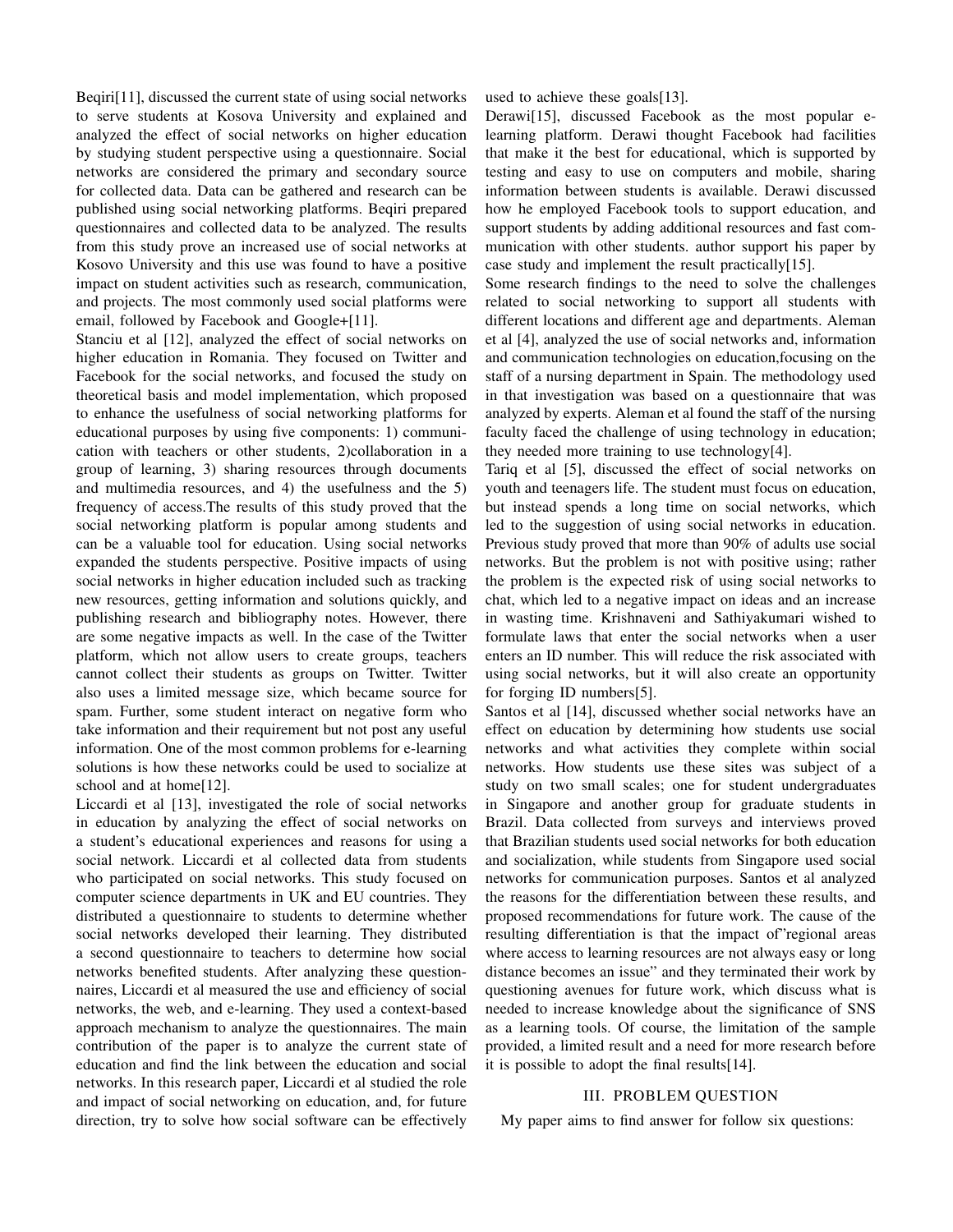- What is the rank of selected university based on number of posts, users, impression and reach?
- And what type of posts?
- who most interactive with technology male or female?
- What the most top sites from these (twitter , Facebook , youtube , instagram ) that used to send or receive posts on social network?
- What are the most popular sources that used to posts?
- Where posts spread around locations?

## IV. DATASET

Initially, I acquire a data set and partition it into five groups to test. First test related to posts and users in order to find the selected university ranks. Second test aim to find the proportion of male and female interaction in the use of social networks(this help to determine who most interactive with technology ). Third test aims to find the most top sites from these sites (twitter , Facebook , youtube , instagram ). Fourth test aims to find the top sources that used to posts within social network (this help to determine most popular sources ). Fifth test aims to measuring the spread of posts around different locations. The data was collected from the Dataset provide by keyhole website http://etlaq.co/go/3916.html. Data collected on three different intervals: first intervals start from 2Feb to 9Feb, second interval start from 18Feb to 23Feb, third interval start from 9Mar to 22Mar.

# V. RESEARCH METHODOLOGY

I use data collection to make simple analysis for data that collected for first, second, third, and forth tests by using excel software which is a very valuable tool to analyzed simple data. For fifth test, measuring the spread of posts around different locations and Classification the university according to the variable of location of posts using Cluster Analysis K-Means.

## VI. VARIABLE DIFFENITION

- Post means number of posts in specific time.
- User means number of user who posted hashtag in specific time.
- Impression is number of the tweets sent that actually generate interaction or replies from others online.
- Reach is total number of tweets sent by an account.
- Original is percentage of original posts.
- RTs is percentage of retweets posts.
- Replies is percentage of replies post.
- Male, female means percentage of the male and female who used social network on education.
- Top source refers to percentage of devices that used to post.
- Top site refer to percentage of site that used to post.
- Location means Generate information about where users posting specific hashtags.

# VII. RESULT AND DISCUSSION

*A. Find the number of posts, users, and Share of post (original, RTs, reply)*

TABLE II NUMBER OF POSTS AND USERS

| Universitynumber |      |          | percentagerank of | number |          | percentagerank of |
|------------------|------|----------|-------------------|--------|----------|-------------------|
|                  | of   | of       | user              | οf     | οf       | posts             |
|                  | user | user     |                   | posts  | posts    |                   |
| <b>MIT</b>       | 330  | 13.53%   | 5                 | 381    | 13.46%   | 5                 |
| <b>CM</b>        | 338  | 13.86%   | 4                 | 404    | 14.28%   | $\overline{4}$    |
| Stanford         | 412  | 16.89%   | 3                 | 457    | 16.15%   | $\mathbf{3}$      |
| CB.              | 107  | 4.39%    | 7                 | 120    | $4.24\%$ | 7                 |
| <b>IUC</b>       | 13   | $0.53\%$ | 10                | 13     | 0.46%    | 10                |
| GIT              | 227  | 9.31%    | 6                 | 251    | 8.87%    | 6                 |
| SC.              | 474  | 19.43%   |                   | 604    | 21.34%   |                   |
| Maryland 423     |      | 17.34%   | $\overline{c}$    | 471    | 16.64%   | $\overline{c}$    |
| <b>CSD</b>       | 92   | $3.77\%$ | 8                 | 95     | 3.36%    | 8                 |
| TA               | 23   | 0.94%    | 9                 | 34     | 1.20%    | 9                 |
| Total            | 2439 |          |                   | 2830   |          |                   |

TABLE III NUMBER OF REACH AND IMPRESSION

|                         | Universitynumber |                | percentagerank of | number            |                | percentagerank of        |
|-------------------------|------------------|----------------|-------------------|-------------------|----------------|--------------------------|
|                         | of im-           | of im-         | impres-           | οf                | of             | reach                    |
|                         | pres-            | pres-          | sion              | reach             | reach          |                          |
|                         | sion             | sion           |                   |                   |                |                          |
| <b>MIT</b>              | 2201068          | 9.17%          | $\overline{4}$    | 2134099           | $9.57\%$       | $\overline{\mathcal{A}}$ |
| <b>CM</b>               | 2541866          | 10.59%         | $\mathcal{R}$     | 2376216           | 10.66%         | $\mathcal{F}$            |
| Stanford                |                  | 1310071054.56% | $\mathbf{1}$      |                   | 1231923655.27% | 1                        |
| CB.                     | 289510           | $1.21\%$       | 7                 | 282991            | $1.27\%$       | 7                        |
| $\overline{\text{IUC}}$ | 9703             | $0.04\%$       | $\overline{10}$   | $\overline{9703}$ | $0.04\%$       | $\overline{10}$          |
| GIT                     | 587128           | 2.45%          | 6                 | 389891            | 1.75%          | 6                        |
| SC                      | 3941726          | 16.42%         | $\overline{2}$    | 3525304           | 15.82%         | 2                        |
|                         | Maryland 1071607 | 4.46%          | 5                 | 988652            | 4.44%          | 5                        |
| $\overline{\text{CSD}}$ | 228073           | 0.95%          | 8                 | 223313            | 1.00%          | 8                        |
| TA                      | 41260            | 0.17%          | 9                 | 40596             | 0.18%          | 9                        |
| Total                   | 24012651         |                |                   | 22290001          |                |                          |

*1) What is the rank of selected university based on number of posts, users, impression and reach? :* TAPLE II and TABLE III shows that the University of Stanford had 54.56 % impression where it came in first rank, as for Reach 55.27 %, for (Users) and (Post) the SC University have got the greatest Percent 19.43 %, 21.34 % Respectively. As shown as in fig  $(1), (2), (3),$  and  $(4)$ .

*2) what type of posts?:* TABLE IV shows that the California San Diego (CSD) University have got Replies39.75 % where it came in first rank, for RTs was Maryland University in the first rank18.44%, as for Original the Texas Austin (TA) University have got the greatest Percent 14.18. As shown as in fig 5

*B. Find the proportion of male and female interaction in the use of social networks (this help to determine who most interactive with technology)*

Through the TABLE V we find that the Males were more interactive with technology than Females in 3 Universities( Illinois Urbana Champaign (IUC)-Maryland-Texas Austin(TA))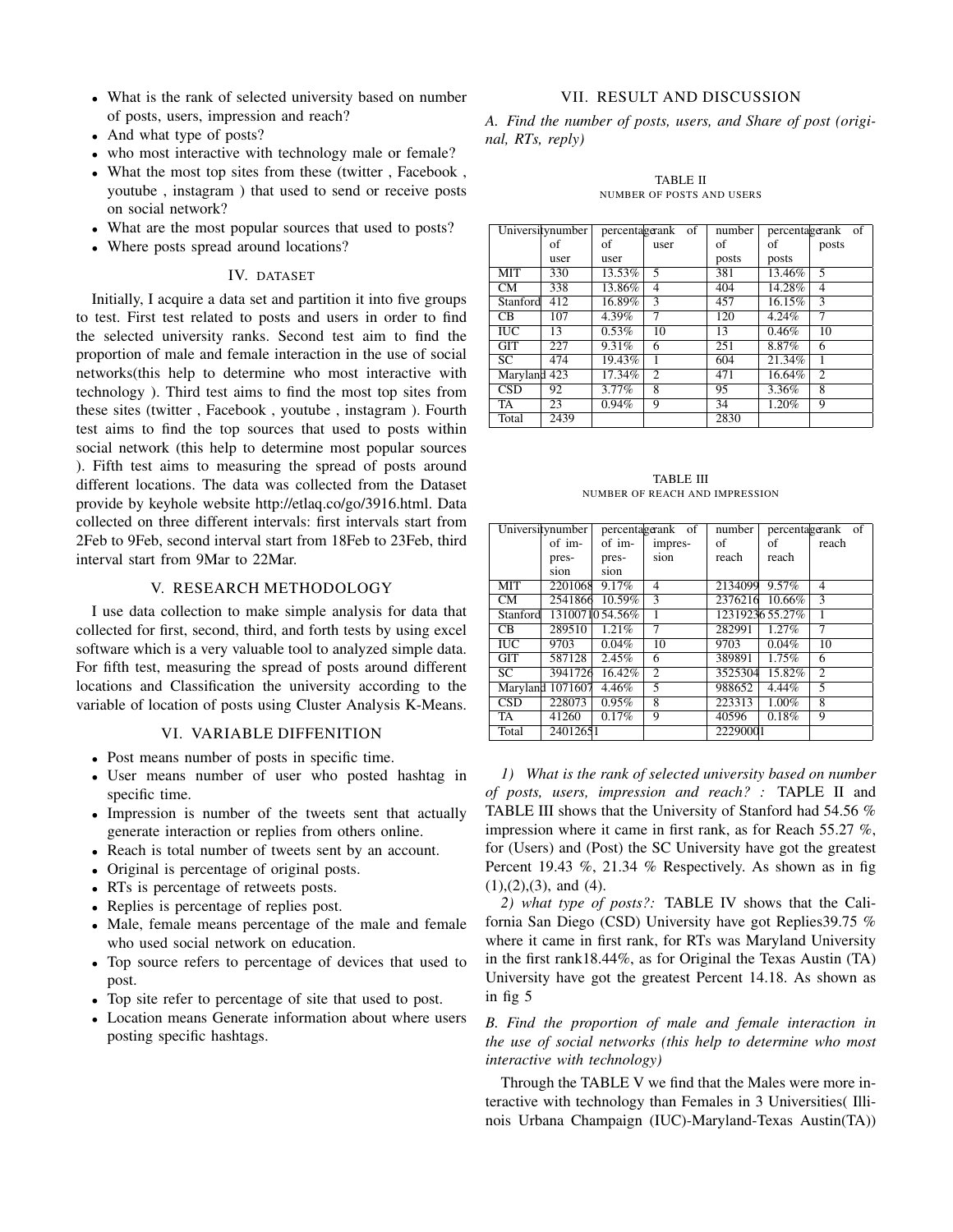

Fig. 1. distribution the impression according to university



Fig. 2. distribution the reach according to university



Fig. 3. distribution the users according to university



Fig. 4. distribution the posts according to university

TABLE IV DISTRIBUTION OF SHARE OF POST (ORIGINAL, RTS, REPLY)

|                         | Universityreplays   | rank           | $RTs$ % | rank           | original | rank           |
|-------------------------|---------------------|----------------|---------|----------------|----------|----------------|
|                         | %                   | based          |         | based          | $\%$     | based          |
|                         |                     | on             |         | on             |          | on             |
|                         |                     | replay         |         | RTs            |          | original       |
| <b>MIT</b>              | 3.29%               |                | 12.90%  | 4              | 8.80%    | 7              |
| <b>CM</b>               | 8.50%               | $\overline{4}$ | 8.41%   | 7              | 10.84%   | $\overline{4}$ |
| Stanford                | 2.40%               | 8              | 15.48%  | $\overline{c}$ | 7.55%    | 9              |
| C <sub>B</sub>          | 1.92%               | 9              | 15.04%  | 3              | 7.79%    | 8              |
| $\overline{\text{IUC}}$ | $0.00\%$            | 10             | 2.56%   | 9              | 14.09%   | $\overline{c}$ |
| <b>GIT</b>              | $\overline{5.35\%}$ | 6              | 9.30%   | 6              | 10.52%   | 5              |
| $\overline{SC}$         | $6.58\%$            | 5              | 12.17%  | 5              | 9.04%    | 6              |
| Maryland 9.32%          |                     | $\mathcal{F}$  | 18.44%  |                | 5.81%    | 10             |
| <b>CSD</b>              | 39.75%              |                | 5.02%   | 8              | 11.37%   | 3              |
| <b>TA</b>               | 22.89%              | $\overline{c}$ | 0.69%   | 10             | 14.18%   |                |

while the Female were more interactive with technology in the rest of the universities.There is difference between males and females for interactive with technology according to Universities except California Berkeley (CB) University and little difference in Carnegie Mellon (CM) and California San Diego (CSD). As shown as in fig (6).

# *C. find the most top sites from these (twitter, Facebook, YouTube, Instagram)*

Researcher adopted in determining the levels of site according to the mean and the relative importance (relative weight) on the following criterion as shown in TABLE VI: The degree of availability (AD) of Twitter was (Second) (Mean=3.03 and AD=75.8 %) in Universities, Facebook was (Third) (Mean=1.97 and AD=49.2 %), Instagram Was (Fourth) (Mean=1.43 and AD=35.8 %) and Youtube was (Not used) (Mean=0.4 and AD=10 %). We note Twitter achieved the first rank in 5 Universities, and Facebook one University, Instagram and Youtube no University. as shown in TABLE VII , Fig(9) and Fig(10) show all that. \* The degree of availability \*\* Level of Site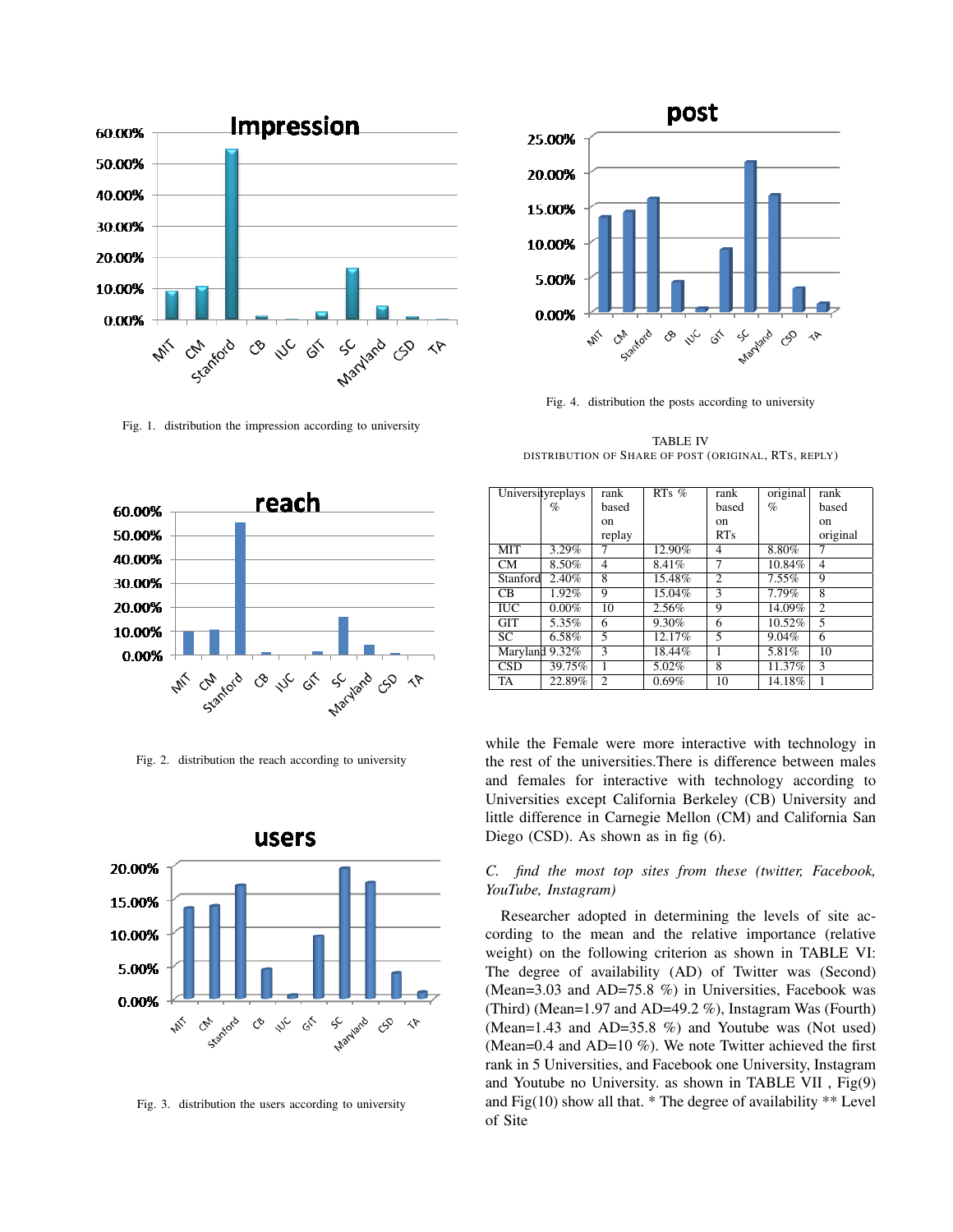

Fig. 5. distribution of original, RTs and replay posts amount universities



Fig. 6. Male and Females interactive with technology in universities -



Fig. 7. Level of Sites in universities

#### TABLE V **DEMOGRAPHICS**

| University              | male percentage   | female percentage |
|-------------------------|-------------------|-------------------|
| <b>MIT</b>              | 9%                | 14%               |
| CМ                      | 10%               | 11%               |
| Stanford                | 8%                | 14%               |
| C <sub>B</sub>          | 10%               | 10%               |
| IUC                     | 14%               | $0\%$             |
| <b>GIT</b>              | 8%                | 16%               |
| <b>SC</b>               | 9%                | 12%               |
| Maryland                | $\overline{11\%}$ | 8%                |
| $\overline{\text{CSD}}$ | $\overline{10\%}$ | 11%               |
| TA                      | $\overline{12\%}$ | 6%                |

TABLE VI TOP EFFECTIVE SOCIAL NETWORK SITES ON EDUCATION

| Weight mean           | Level of site | The degree of availability |
|-----------------------|---------------|----------------------------|
| From 0-0.8            | Not used      | $0\% - 20\%$               |
| More than $0.80-1.6$  | Fourth        | More than $20\% - 40\%$    |
| More than $1.6-2.4$   | Third         | More than $40\% - 60\%$    |
| More than $2.4 - 3.2$ | Second        | More than $60\% - 80\%$    |
| More than $3.2-4.0$   | First         | More than $80\% - 100\%$   |

# *D. Find the top sources for these posts (this help to determine most popular sources)*

TABLE VIII show that 28.3 % in Universities use Iphone where came in the first rank, in second rank was desktop/web 17.9 % while Blackberry came in the last rank 0.49 % as shown as in fig (11).

*E. measuring the spread of posts around different locations and Classification the university according to the variable of location of posts using Cluster Analysis K-Means*

*1) measuring the spread of posts around different locations:* From TABLE IX we find56.06 % from Members of the Universities Establish the Hashtag from USA where came in the first rank, in second rank was Indonesia14.20% while Somalia came in the last rank 0.09 %. As shown as in figure (12). Some locations havent any Hashtag, so it is deleted from analysis.



Fig. 8. degree of availability (AD) of Sites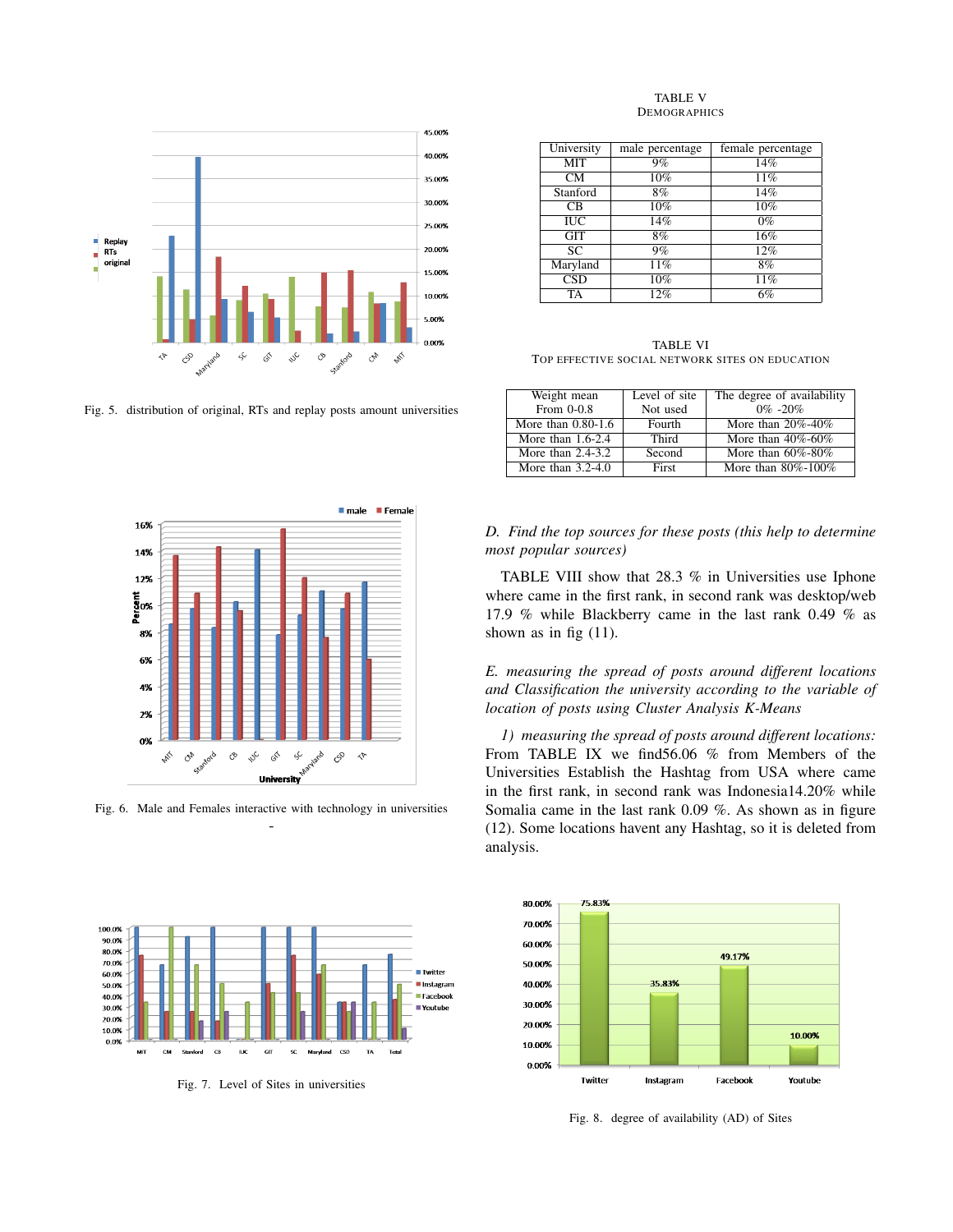## TABLE VII RANK OF SITES IN UNIVERSITIES

#### TABLE IX THE SPREAD OF POSTS AROUND DIFFERENT LOCATIONS

|            |             |            |                              |               |                         |             |                |                     |              |          |           |            | Location  |
|------------|-------------|------------|------------------------------|---------------|-------------------------|-------------|----------------|---------------------|--------------|----------|-----------|------------|-----------|
| uni        |             | TwitterDA* | $LS**$                       |               | Instagrada <sup>*</sup> | $LS**$      |                | Faceboo <b>DA</b> * | $LS**$       |          | YouTubDA* | $LS**$     | Somalia   |
|            | Mean        |            |                              | Mean          |                         |             | Mean           |                     |              | Mean     |           |            | Iran      |
| MIT        | 4           |            | $100.0\%$ First              | $\mathcal{F}$ | 75.0%                   | Second 1.33 |                | 33.3%               | Fourth 0     |          | $0.0\%$   | <b>Not</b> | Algeria   |
| <b>CM</b>  | 2.67        |            | $66.7\%$ Second 1            |               | 25.0%                   | Fourth      | $\overline{4}$ |                     | 100.0% First | $\Omega$ | $0.0\%$   | Not        | Norway    |
|            | Stanford.67 |            | 91.7% First                  |               | 25.0%                   | Fourth      | 2.67           | 66.7%               | Second 0.67  |          | 16.7%     | <b>Not</b> | Netherlan |
| CB         | 4           |            | 100.0%First                  | 0.67          | 16.7%                   | Not         | 2              | 50.0%               | Third        |          | 25.0%     | Fourth     | Lithuania |
| <b>IUC</b> | $\Omega$    | $0.0\%$    | <b>Not</b>                   | $\Omega$      | $0.0\%$                 | Not         | 1.33           | 33.3%               | Fourth 0     |          | $0.0\%$   | Not        | Tunisia   |
| <b>GIT</b> | 4           |            | 100.0%First                  | $\mathcal{L}$ | 50.0%                   | Third       | 1.67           | 41.7%               | Third        | $\Omega$ | $0.0\%$   | Not        | Turkey    |
| SC         | 4           |            | 100.0%First                  | $\mathcal{F}$ | 75.0%                   | Second 1.67 |                | 41.7%               | Third        |          | 25.0%     | <b>Not</b> | Canada    |
|            | Marvland    |            | $100.0\%$ First              | 2.33          | 58.3%                   | Third       | 2.67           | 66.7%               | Second 0     |          | $0.0\%$   | <b>Not</b> | France    |
| <b>CSD</b> | 1.33        |            | 33.3% Fourth 1.33            |               | 33.3%                   | Fourth      |                | 25.0%               | Fourth       | 1.33     | 33.3%     | Fourth     | Germany   |
| TA         | 2.67        |            | $66.7\%$ Second <sub>0</sub> |               | $0.0\%$                 | <b>Not</b>  | 1.33           | 33.3%               | Fourth 0     |          | $0.0\%$   | <b>Not</b> | China     |
| Total      | 3.03        |            | 75.8% Second 1.43            |               | 35.8%                   | Fourth      | 1.97           | 49.2%               | Third        | 0.4      | 10.0%     | <b>Not</b> | Indonesia |
|            |             |            |                              |               |                         |             |                |                     |              |          |           |            |           |

TABLE VIII MOST POPULAR SOURCES THAT USED FOR SOCIAL NETWORK

| Sources                      | Percent | Rank                    |
|------------------------------|---------|-------------------------|
| Ipad                         | 1.44%   | 10                      |
| BlackBerry                   | 0.49%   | 12                      |
| <b>Tfttt</b>                 | 10.91%  | 4                       |
| Facebook                     | 4.45%   |                         |
| $\overline{\text{Dlv}}$ r.it | 2.11%   | 8                       |
| mobile/web                   | 10.45%  | $\overline{\mathbf{5}}$ |
| Google                       | 0.63%   | 11                      |
| Android                      | 14.86%  | 3                       |
| twitterfeed                  | 6.68%   | 6                       |
| desktop/web                  | 17.90%  | $\overline{c}$          |
| iphone                       | 28.30%  | 1                       |
| other                        | 1.79%   | 9                       |

*2) Classification the university according to the variable of location of posts using Cluster Analysis K-Means:* Cluster analysis or clustering is the task of grouping a set of objects in such a way that objects in the same group (called a cluster) are more similar (in some sense or another) to each other than to those in other groups (clusters). It is a main task



Fig. 9. top source that used for social networks

| Location       | Percent             | Rank              |
|----------------|---------------------|-------------------|
| Somalia        | $0.09\%$            | 20                |
| Iran           | 0.18%               | 18                |
| Algeria        | 5.21%               | $\overline{4}$    |
| Norway         | 0.27%               | $1\overline{5}$   |
| Netherland     | 0.36%               | 13.5              |
| Lithuania      | 0.18%               | 18                |
| Tunisia        | $\overline{0.18}\%$ | 18                |
| Turkey         | 0.72%               | $\overline{12}$   |
| Canada         | 7.46%               | $\overline{3}$    |
| France         | $1.54\%$            | $\overline{9}$    |
| Germany        | 2.55%               | $\overline{6}$    |
| China          | $0.22\%$            | 16                |
| Indonesia      | 14.20%              | $\overline{2}$    |
| South Korea    | 0.45%               | $\overline{13}$   |
| India          | 2.49%               | $\overline{\tau}$ |
| Nigeria        | 1.98%               | $\overline{8}$    |
| Italy          | 1.39%               | $\overline{11}$   |
| Spain          | 1.46%               | 10                |
| <b>Britain</b> | 2.65%               | 5                 |
| Colombia       | 0.36%               | 13.5              |
| US             | 56.07%              | 1                 |



Fig. 10. spread of posts around different locations

of exploratory data mining, and a common technique for statistical data analysis, used in many fields, including machine learning, pattern recognition, image analysis, information retrieval, bioinformatics and data compression. One of methods of Cluster Analysis is (Cluster Analysis K-Means), which we willuse.In this method shoud be converting the data to critical z scores, For applying this analysis the researcher used SPSS 20 to grouping the universities according to variable of location.

*Results of Cluster Analysis:* Through the TABLE X first group Massachusetts Institute of Technology, in second group we find University of Southern California have a greater distance from the center of the group (3.691), while Stanford University is unique in third group, fourth group included Uni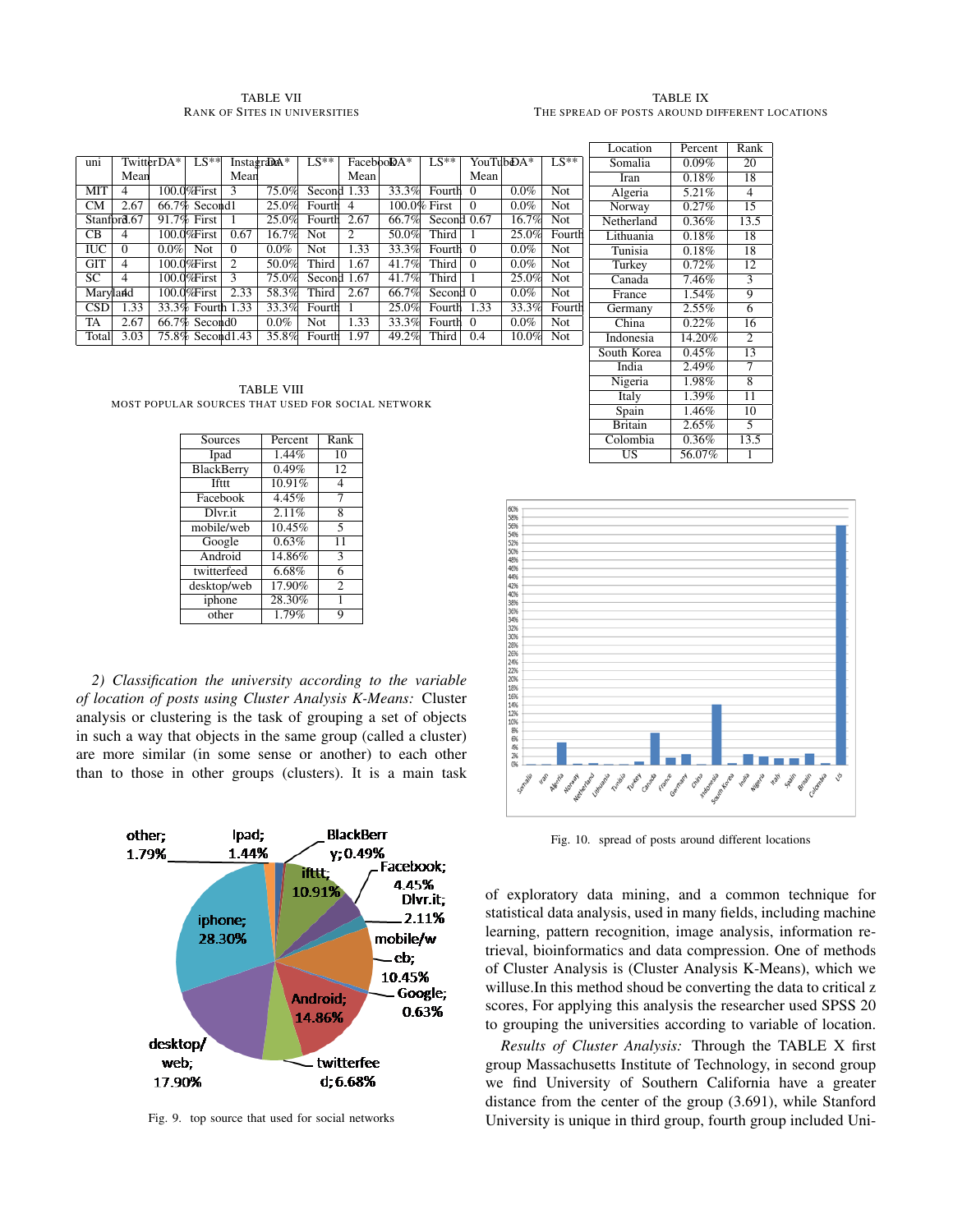versity of Carnegie Mellon, Georgia Institute of Technology and Southern California, where the distance of each of them (2.47), (3.484) and (2.949) respectively. Through TABLE XI,

TABLE X THE CLUSTER MEMBERSHIP

| university                              | cluster | <b>Distance</b> |
|-----------------------------------------|---------|-----------------|
| Massachusetts Institute of Technology   |         | .000            |
| Carnegie Mellon University              |         | 2.470           |
| <b>Stanford University</b>              | 3       | .000            |
| University of California Berkeley       |         | 2.687           |
| University of Illinois Urbana Champaign | 2       | 3.492           |
| Georgia Institute of Technology         |         | 3.484           |
| University of Southern California       | 2       | 3.691           |
| University of Maryland                  | 2       | 3.447           |
| University of California San Diego      |         | 2.949           |
| University of Texas Austin              | っ       | 3.360           |
|                                         |         |                 |

TABLE XI THE DISTRIBUTION OF CLUSTERS

| first cluster        | second cluster  | third    | fourth    |
|----------------------|-----------------|----------|-----------|
|                      |                 | cluster  | cluster   |
| <b>Massachusetts</b> | California      | Stanford | Carnegie  |
| Institute of         | Berkeley,       |          | Mellon.   |
| Technology           | Illinois Urbana |          | Georgia   |
|                      | Champaign,      |          | Institute |
|                      | Southern        |          |           |
|                      | California,     |          |           |
|                      | Maryland, Texas |          |           |
|                      | Austin          |          |           |

which represents the means variables of the study, we find that the second group progressing in six variables (Somalia, Iran, Canada, Germany, China, Indonesia, America), while the third group is distinct from the rest of the groups in means of (Norway, the Netherlands, Lithuania, Tunisia, Turkey, China, India, Italy, Colombia). The fourth group is distinct from other groups in means of (Algeria, France, Nigeria, Spain). The first group is distinct in means of (South Korea, Britain).

TABLE XII shows the distances between the various centers of the final groups, and here shows that the mean third group is far from the mean the rest of the groups (8.138) for fourth group, (7.708) for first group and (8.157) for second group.

## VIII. CONCLUSION AND FUTURE WORK

This paper aims to find statistical information about integration between education and technology , by analysis the use of social networks on higher education. I make five tests, each one have its own proposes. first test proven that Stanford university had 54.56 % impression where it came in first rank, as for Reach 55.27 % which had greater interaction or replies about their posts, and had greater number of tweets sent by its account. For (number of posts in specific time) and (number of user who posted hashtag in specific time) the SC University have got the greatest Percent 19.43 % 21.34 % Respectively. The CSD University have got Replies39.75 % where it came in first rank, for RTs was Maryland University in the first

#### TABLE XII THE DISTRIBUTION OF CLUSTERS

| location           | clu 1      | clu 2      | clu <sub>3</sub> | clu 4      |
|--------------------|------------|------------|------------------|------------|
| (variable)         |            |            |                  |            |
| Zscore(Somalia)    | $-0.31623$ | .31623     | $-31623$         | $-31623$   |
| Zscore(Iran)       | $-0.31623$ | .31623     | $-0.31623$       | $-.31623$  |
| Zscore(Algeria)    | $-.28297$  | $-30655$   | $-.34193$        | .71922     |
| Zscore(Norway)     | 1.03712    | -.44448    | 2.51871          | -.44448    |
| Zscore(Netherland) | $-47434$   | .00000     | 1.89737          | $-47434$   |
| Zscore(Lithuania)  | $-0.31623$ | $-31623$   | 2.84605          | $-.31623$  |
| Zscore(Tunisia)    | $-0.31623$ | $-0.31623$ | 2.84605          | $-0.31623$ |
| Zscore(Turkey)     | .17617     | .17617     | 1.05700          | -.70466    |
| Zscore(Canada)     | .16716     | .20224     | $-.34255$        | -.27861    |
| Zscore(France)     | $-17269$   | $-.50417$  | $-41451$         | 1.03602    |
| Zscore(Germany)    | .02579     | .33201     | $-46211$         | $-.40790$  |
| Zscore(China)      | $-46585$   | $-46585$   | 2.26303          | .17735     |
| Zscore(Indonesia)  | $-71619$   | .29239     | .06723           | $-.27100$  |
| Zscore(SouthKorea) | 2.75744    | $-23635$   | -.39392          | -.39392    |
| Zscore(India)      | 1.66869    | $-.56288$  | 2.03888          | -.29772    |
| Zscore(Nigeria)    | $-.03182$  | $-.35000$  | $-.35000$        | .71060     |
| Zscore(Italy)      | .21555     | $-40715$   | 2.13157          | $-.10378$  |
| Zscore(Spain)      | .45856     | $-62421$   | $-.24139$        | .96796     |
| Zscore(Britain)    | 2.26439    | -.53373    | $-.53099$        | .31176     |
| Zscore(Colombia)   | 1.89737    | -.47434    | 1.89737          | -.47434    |
| Zscore(US)         | $-1.3244$  | .72800     | $-1.5393$        | -.25876    |
|                    |            |            |                  |            |

TABLE XIII DISTANCES BETWEEN FINAL CLUSTER CENTERS

| Cluster |       |       |       |       |
|---------|-------|-------|-------|-------|
|         |       | 6.141 | 7.708 | 5.632 |
|         | 6.141 |       | 8.157 | 3.503 |
|         | 7.708 | 8.157 |       | 8.138 |
|         | 5.632 | 3.503 | 8.138 |       |

rank18.44 % as for Original the TA University have got the greatest Percent 14.18.

Second test proven that the Males were more interactive with technology than Females in 3 Universities(IUC-Maryland-TA) while the Female were more interactive with technology in the rest of the universities.There is difference between males and females for interactive with technology according to Universities except CB University and little difference in CM and CSD.

Third test I note the degree of availability (AD) of Twitter was (Second) (Mean=3.03 and AD=75.8 %) in Universities, Facebook was (Third) (Mean=1.97 and AD=49.2 %), Instagram Was (Fourth) (Mean=1.43 and AD=35.8 %) and Youtube was (Not used) (Mean=0.4 and AD=10 %). We note Twitter achieved the first rank in 5 Universities, and Facebook one University, Instagram and Youtube no University.

Fourth test proven that 28.3 % in Universities use Iphone where came in the first rank, in second rank was desktop/web 17.9 % while Blackberry came in the last rank 0.49 %.

We find University of Southern California have a greater distance from the center of the group (3.691), while Stanford University is unique in third group, fourth group included University of Carnegie Mellon, Georgia Institute of Technology and Southern California, where the distance of each of them